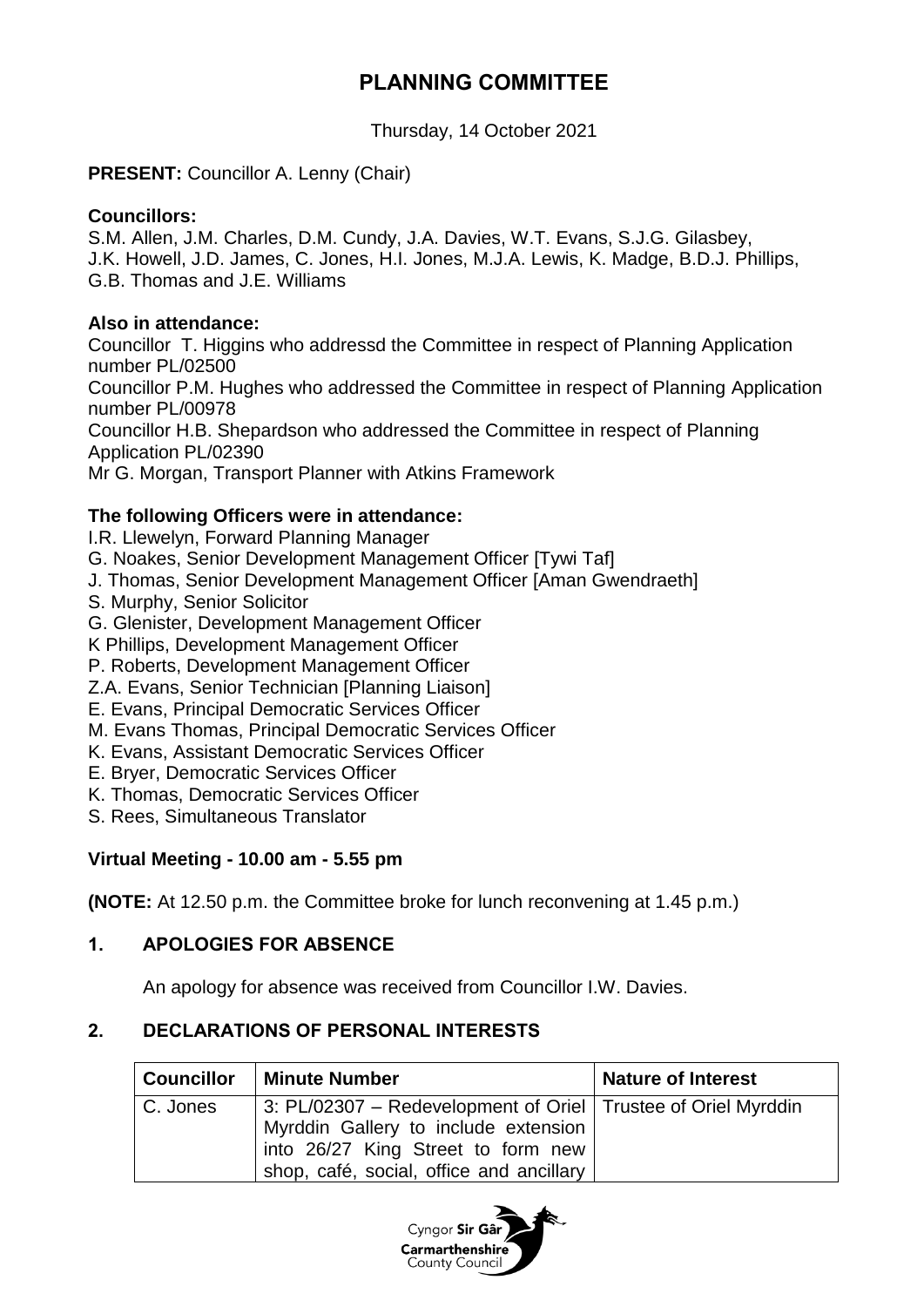|                                                        | spaces and 'art hub' at Oriel Myrddin,<br>Church Lane, Carmarthen, SA31 1LH                                                                                                                                                                                                                                      |                                                 |
|--------------------------------------------------------|------------------------------------------------------------------------------------------------------------------------------------------------------------------------------------------------------------------------------------------------------------------------------------------------------------------|-------------------------------------------------|
| C. Jones                                               | 3: PL/02317 - Redevelopment of Oriel<br>Myrddin Gallery to include extension<br>into 26/27 King Street to form new<br>shop, café, social, office and ancillary<br>spaces and 'art hub' at Oriel Myrddin,<br>Church Lane, Carmarthen, SA31 1LH                                                                    | Trustee of Oriel Myrddin                        |
| J. Gilasbey                                            | 3: PL/02390 - Creation<br>Ωf<br>one<br>additional family traveller pitch with<br>residential static unit, touring<br>one<br>caravan, utility/day room<br>(disabled<br>friendly) using approved agricultural<br>access (S/33780) at Caravan, Melden<br>Stables, Pembrey, Llanelli, Burry Port,<br><b>SA16 0JS</b> | Close friend lives in the<br>area               |
| D. Cundy                                               | 3: S/40505 - Retention of change of<br>use of dwelling house to a residential<br>care facility at 7 Pwll Road, Pwll,<br>Llanelli, SA15 4BG                                                                                                                                                                       | Had pre-determined views                        |
| H.I. Jones                                             | 3: S/00313 - Demolition of two sub-<br>standard cottages and erection of two<br>new cottages plus 3 glamping pods for<br>holiday let at Sarnisel, Bronwydd,<br>Carmarthen, SA33 6HT                                                                                                                              | Knows the applicant                             |
| Mr I.<br>Llewellyn<br>(Forward<br>Planning<br>Manager) | 3: PL/02057 - Variation of Condition 4<br>on E/26447 (to allow life extension of<br>existing wind turbine) at field south<br>Blaenau<br>of l<br>Fuel<br>west<br>Depot,<br>Pantyblodau<br>Blaenau,<br>Road,<br>Ammanford, SA18 3BX                                                                                | Member of Llandybie<br><b>Community Council</b> |

#### **3. DETERMINATION OF PLANNING APPLICATIONS**

**3.1 RESOLVED that the following planning applications be granted subject to the conditions detailed within the Report/Addendum of the Head of Planning and / or reported at the meeting:-**

| S/40505 | Retention of change of use of dwelling house to a<br>residential care facility at 7 Pwll Road, Pwll, Llanelli,<br><b>SA15 4BG.</b>                          |  |
|---------|-------------------------------------------------------------------------------------------------------------------------------------------------------------|--|
|         | (NOTE: Councillor D. Cundy having earlier declared an<br>interest in this item, re-declared that interest and left the<br>meeting during its consideration) |  |
|         | Representations were received objecting to the                                                                                                              |  |

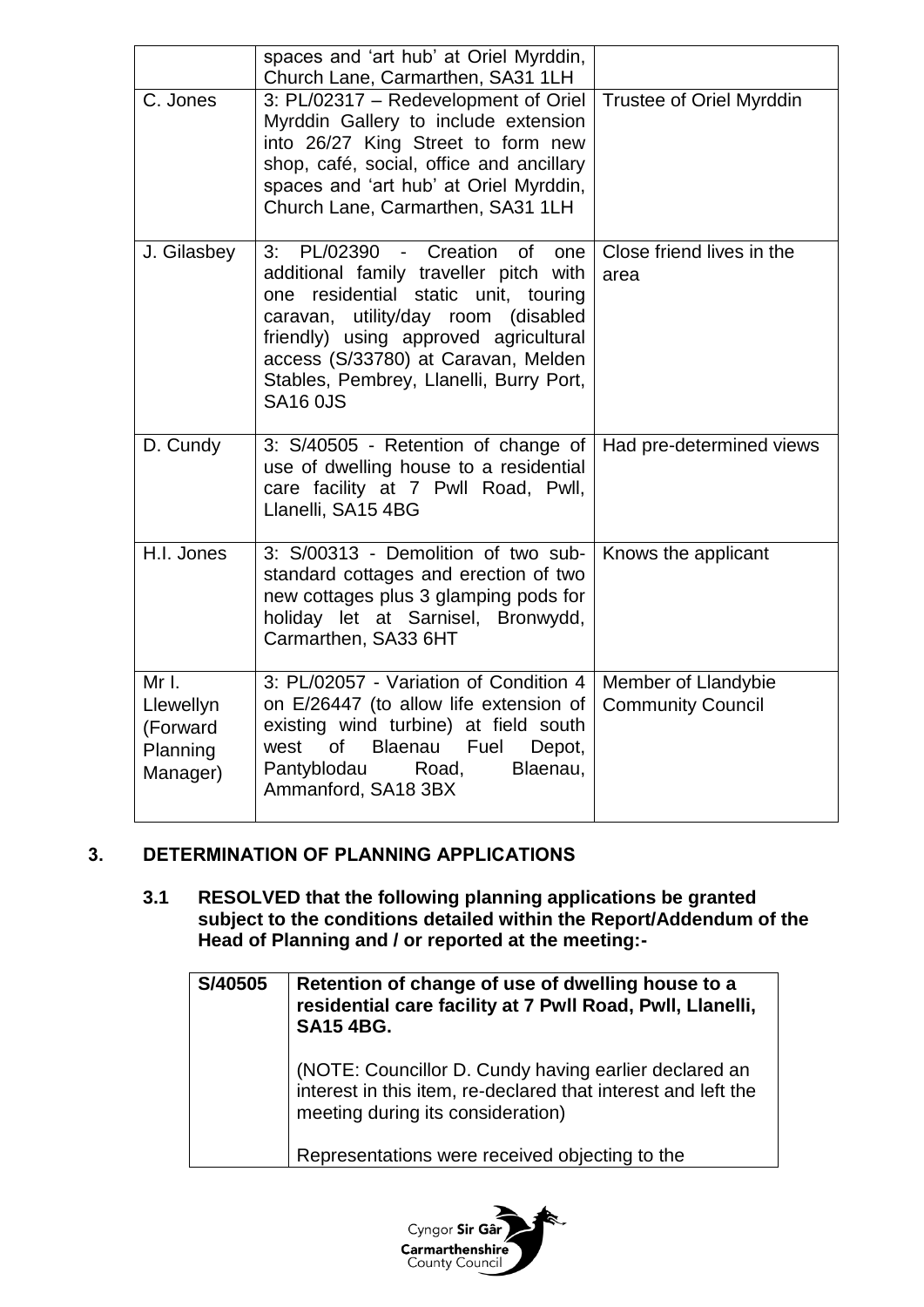|          | application which re-iterated the points detailed within the<br>Head of Planning's written report and included concerns                                                                                                                                                                                                                                                                                                                                                                                                                                                                                                                                                                                                                                                                                                                                                                                                                                                                                                                                                                                  |
|----------|----------------------------------------------------------------------------------------------------------------------------------------------------------------------------------------------------------------------------------------------------------------------------------------------------------------------------------------------------------------------------------------------------------------------------------------------------------------------------------------------------------------------------------------------------------------------------------------------------------------------------------------------------------------------------------------------------------------------------------------------------------------------------------------------------------------------------------------------------------------------------------------------------------------------------------------------------------------------------------------------------------------------------------------------------------------------------------------------------------|
|          | in relation to:-                                                                                                                                                                                                                                                                                                                                                                                                                                                                                                                                                                                                                                                                                                                                                                                                                                                                                                                                                                                                                                                                                         |
|          | Credibility and accuracy of the information<br>provided<br>Use of a room within the building as an office,<br>including its use by the company director<br>Query on the level of sleeping accommodation<br>provision for night staff<br>The availability of the number of existing on-street<br>parking provision had been reduced by the<br>number of vehicles required at the development. It<br>was contended that the development required 6<br>car parking spaces, yet up to 8-11 spaces were<br>regularly occupied by staff and visitors to the<br>development to the detriment of other local<br>residents<br>query on the need for the home in its current<br>location and the resultant pressure on local<br>services<br>lack of consultation<br>a request for residents parking had not been<br>granted.<br>Illegal parking was occurring on double yellow<br>lines in the area<br>noise and anti-social behaviour from the<br>development impacted on the amenity of local<br>residents and the enjoyment of their rear gardens<br>the premises was operating as a business and not<br>a home |
|          | The applicant's agent, Senior Development Management<br>Officer (South) and the Senior Technician (Highways<br>Planning Liaison) responded to the issues raised                                                                                                                                                                                                                                                                                                                                                                                                                                                                                                                                                                                                                                                                                                                                                                                                                                                                                                                                          |
| PL/00313 | Demolition of two sub-standard cottages and<br>erection of two new cottages plus 3 glamping pods<br>for holiday let at Sarnisel, Bronwydd, Carmarthen,<br><b>SA33 6HT.</b>                                                                                                                                                                                                                                                                                                                                                                                                                                                                                                                                                                                                                                                                                                                                                                                                                                                                                                                               |
|          | (NOTE: Councillor H.I. Jones declared an interest in this<br>item and left the meeting during its consideration)                                                                                                                                                                                                                                                                                                                                                                                                                                                                                                                                                                                                                                                                                                                                                                                                                                                                                                                                                                                         |
|          | A representation was received accepting the proposed<br>cottage element of the application but objecting to the<br>glamping pods. The objection re-iterated the points<br>detailed within the Head of Planning's written report and<br>included:                                                                                                                                                                                                                                                                                                                                                                                                                                                                                                                                                                                                                                                                                                                                                                                                                                                         |
|          | the siting of glamping pods within a residential<br>area and their proximity to adjacent residential<br>properties                                                                                                                                                                                                                                                                                                                                                                                                                                                                                                                                                                                                                                                                                                                                                                                                                                                                                                                                                                                       |

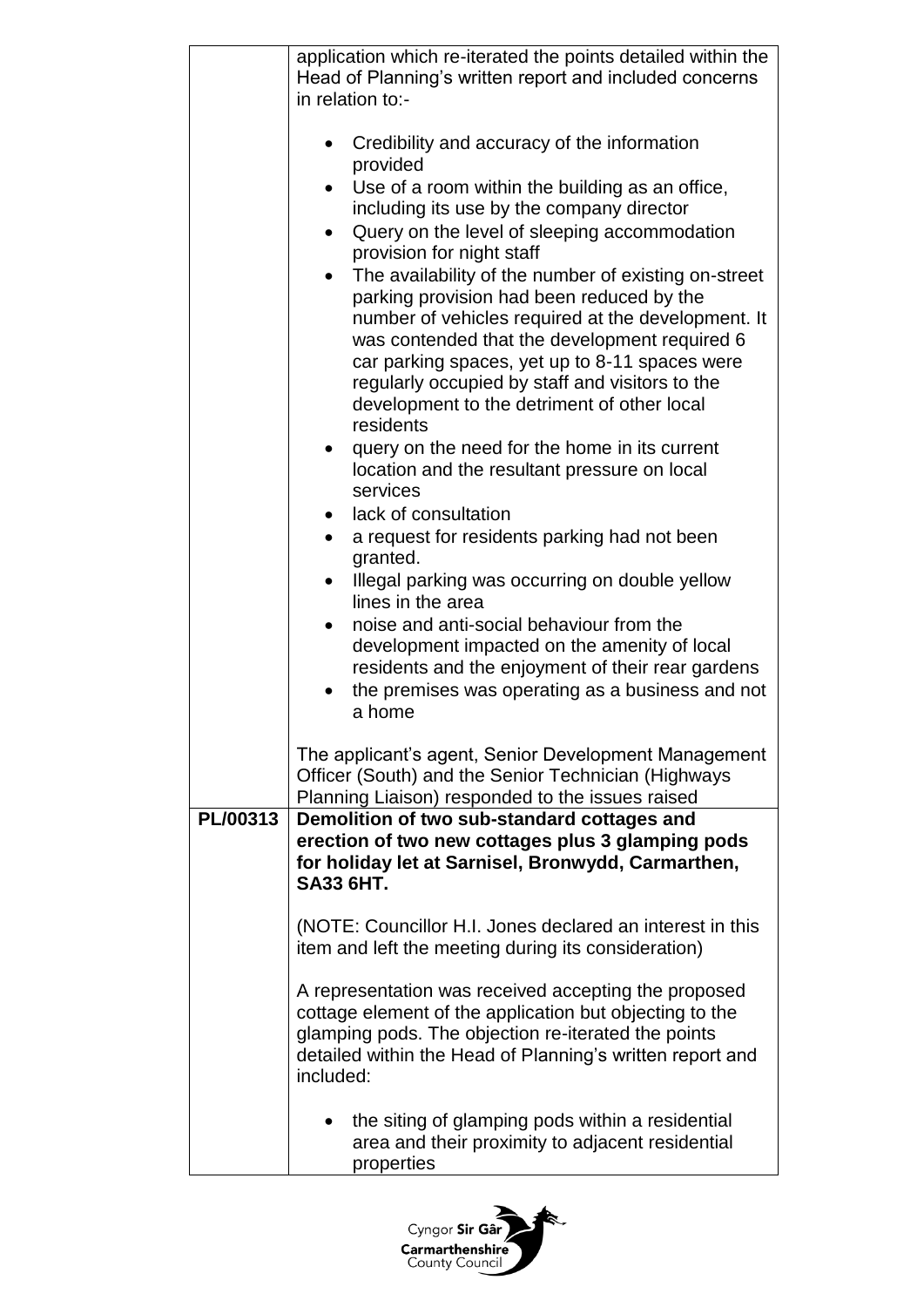|          | it was estimated that between 20-25 people could<br>stay at the accommodation at any one time which<br>could detrimentally impact on the amenity of local<br>residents and the enjoyment of their rear gardens<br>by reason of noise<br>the proposed accommodation could be block<br>$\bullet$<br>booked for Hen and Stag parties<br>concern at the lack of management of the site on<br>$\bullet$<br>a daily basis as the applicant lived outside of the<br>County<br>the proposal constituted the development of a |
|----------|----------------------------------------------------------------------------------------------------------------------------------------------------------------------------------------------------------------------------------------------------------------------------------------------------------------------------------------------------------------------------------------------------------------------------------------------------------------------------------------------------------------------|
|          | camping site in the middle of a residential area                                                                                                                                                                                                                                                                                                                                                                                                                                                                     |
|          | The Development Management Officer responded to the<br>issues raised                                                                                                                                                                                                                                                                                                                                                                                                                                                 |
| PL/00977 | Variation of Condition 2 (approved plans) and<br>Condition 3 on S/40401 (rebuilding of storm damaged<br>barn - retrospective) to allow the building to be used<br>for the assembly of timber frame buildings for a<br>period of 18 months at Myrtle Hill, Five Roads,<br>Llanelli, SA15 5AJ                                                                                                                                                                                                                          |
|          | (NOTE at 12.50 p.m. during consideration of this item the<br>committee adjourned for lunch and reconvened at 1.45<br>p.m. in order to allow technical difficulties to be resolved)                                                                                                                                                                                                                                                                                                                                   |
|          | Representations were received objecting to the<br>application which re-iterated the points detailed within the<br>Head of Planning's written report and included:                                                                                                                                                                                                                                                                                                                                                    |
|          | the development constituted an industrial use<br>within an agricultural area                                                                                                                                                                                                                                                                                                                                                                                                                                         |
|          | concern for cyclists and pedestrians using the lane<br>from large Heavy Goods Vehicles visiting the site<br>the operation of the premises over the previous 18<br>٠<br>months was having a detrimental impact on the<br>amenity of local residents and enjoyment of their<br>rear gardens                                                                                                                                                                                                                            |
|          | Whilst it was stated one worker would be<br>employed at the premises and one lorry visit per<br>day, it was contended up to 2-3 staff could be<br>working at any one time. Additional traffic was also<br>generated by the farm in the form of tractors and<br>HGV's                                                                                                                                                                                                                                                 |
|          | Noise nuisance arising from the continuous use of<br>$\bullet$<br>industrial equipment such as saws and nail guns<br>If granted, could the application be conditioned so<br>that no further industrial use of the premises would<br>be permitted after June 2022                                                                                                                                                                                                                                                     |
|          | The Senior Development Management Officer (South)<br>responded to the issues raised                                                                                                                                                                                                                                                                                                                                                                                                                                  |

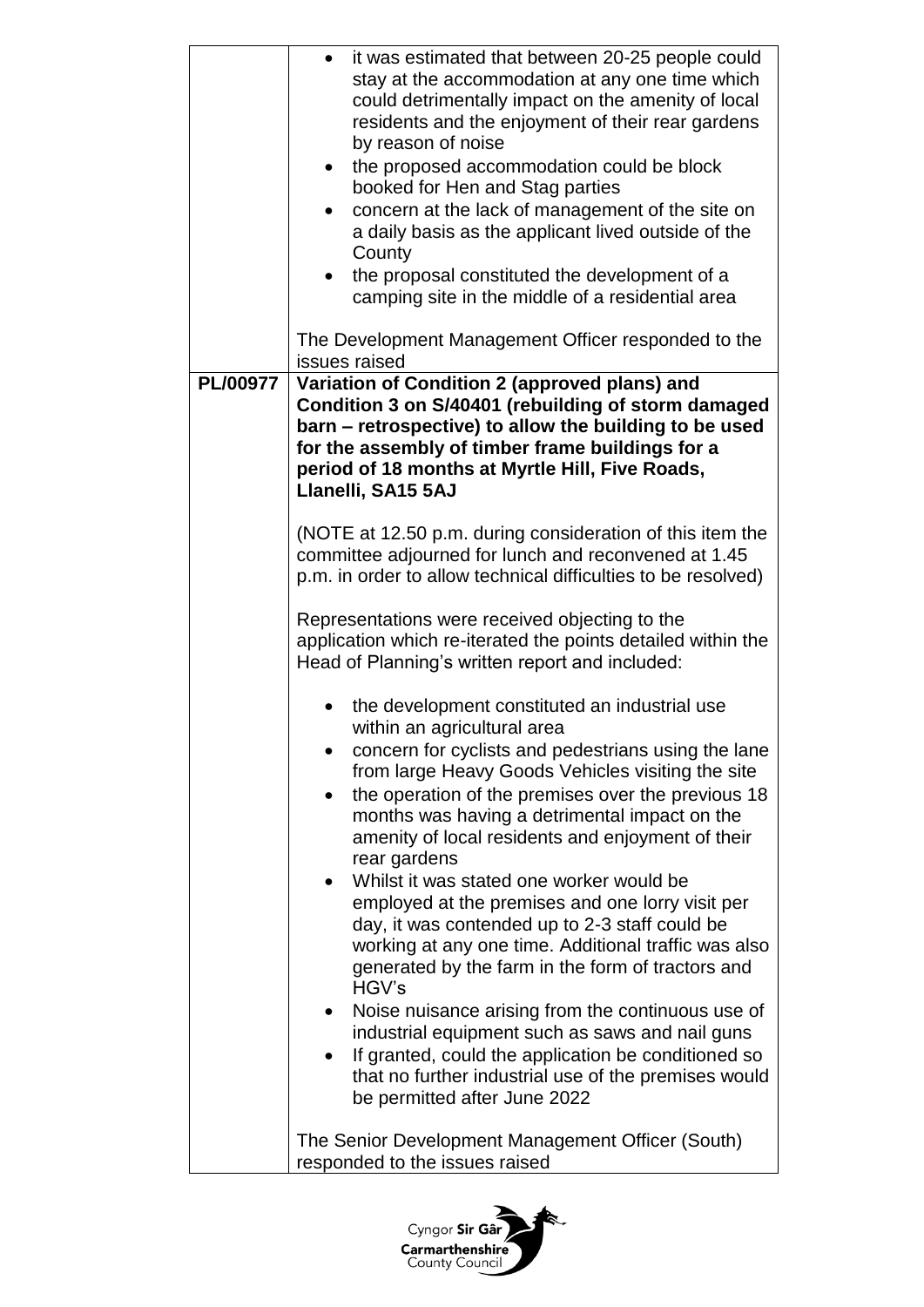| <b>PL/00978</b> | An application for full planning permission for the<br>provision of a new access road from Tenby Road;<br>erection of a new petrol filling station with sales<br>building; forecourt including fuelling provision for<br>domestic and HGV's and underground fuel tanks;<br>three jet washes and car care facilities; electric<br>vehicle charging hub and supporting infrastructure;<br>car parking and cycle parking; landscaping including<br>small outside seating area and other associated<br>works. Land at St Clears Roundabout, St Clears,<br><b>Carmarthen, SA33 4JW</b>                                                                                                                        |
|-----------------|----------------------------------------------------------------------------------------------------------------------------------------------------------------------------------------------------------------------------------------------------------------------------------------------------------------------------------------------------------------------------------------------------------------------------------------------------------------------------------------------------------------------------------------------------------------------------------------------------------------------------------------------------------------------------------------------------------|
|                 | A representation was received from the local member<br>expressing concern with the application which re-iterated<br>the points within the Head of Planning's written report<br>and included the points detailed below. A request made<br>for the Committee to undertake a site visit was not<br>granted:-                                                                                                                                                                                                                                                                                                                                                                                                |
|                 | Concern that vehicles exiting the proposed<br>development may travel through St Clears in lieu<br>of accessing the A40 roundabout<br>Concern at the lack of pavements along Tenby<br>Road<br>The recent granting of consent for the adjacent Mc<br>Donalds and Greggs restaurant and food outlets<br>could adversely impact on traffic levels on the A40<br>roundabout<br>Concern with traffic levels<br>$\bullet$<br>The proposed development could affect the<br>economic viability of the existing petrol station<br>Concern on the developments potential impact on<br>residents of Tenby Road by virtue of noise, light<br>and air pollution<br>The Development Management Officer responded to the |
| PL/02057        | issues raised<br>Variation of Condition 4 on E/26447 (to allow life<br>extension of existing wind turbine) at field south<br>west of Blaenau Fuel Depot, Pantyblodau Road,<br>Blaenau, Ammanford, SA18 3BX<br>(NOTE: Mr I. Llewellyn having earlier declared an interest<br>in this item re-declared that interest and left the meeting<br>during its consideration)                                                                                                                                                                                                                                                                                                                                     |
|                 | A representation was received objecting to the<br>application which re-iterated the points detailed within the<br>Head of Planning's written report and included<br>A condition of the planning consent in 2016<br>required mitigation measures be undertaken to                                                                                                                                                                                                                                                                                                                                                                                                                                         |

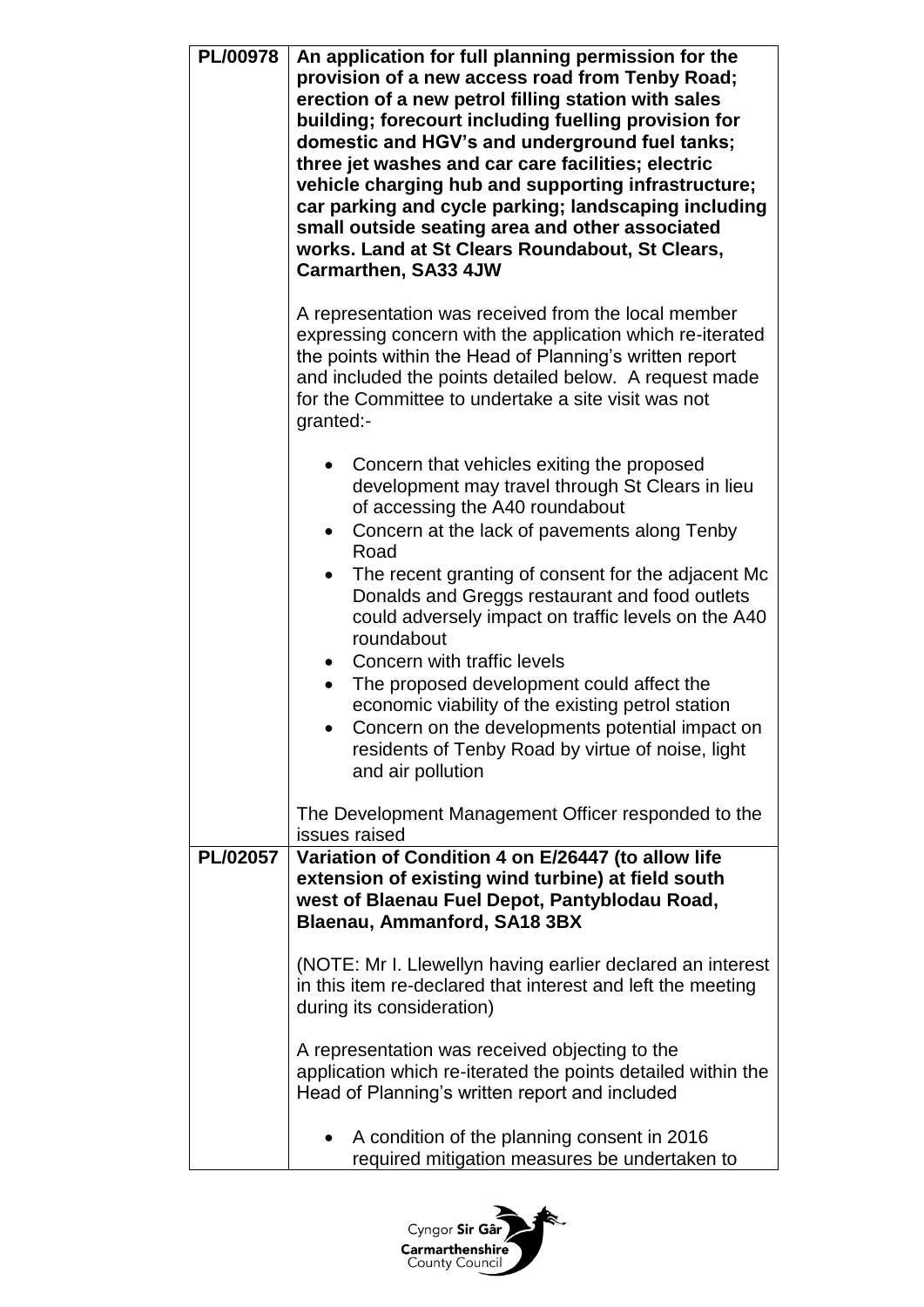|          | alleviate 'flicker' from the turbine blades. That<br>action had not been implemented to date<br>The turbine had a 25 year life span, the<br>$\bullet$<br>application sought to increase its operation for a<br>further 15 years to 2055 and local residents<br>queried the need for the extension<br>The proposed extension of time would not benefit<br>$\bullet$<br>the local community<br>Concern was expressed at the positioning of site<br>notices by the Local Planning Authority advertising<br>the development<br>No evidence had been providing to the company's<br>$\bullet$<br>claim letters had been sent to local residents. It<br>was contended those letters had not been<br>received by the residents most affected by the<br>turbine. |
|----------|---------------------------------------------------------------------------------------------------------------------------------------------------------------------------------------------------------------------------------------------------------------------------------------------------------------------------------------------------------------------------------------------------------------------------------------------------------------------------------------------------------------------------------------------------------------------------------------------------------------------------------------------------------------------------------------------------------------------------------------------------------|
|          | The applicant had not heeded previous<br>enforcement action                                                                                                                                                                                                                                                                                                                                                                                                                                                                                                                                                                                                                                                                                             |
|          | The applicant's agent and Development Management<br>Officer responded to the issues raised                                                                                                                                                                                                                                                                                                                                                                                                                                                                                                                                                                                                                                                              |
| PL/02142 | Variation of Condition No. 3 of S/33461 at land<br>adjacent to 12 Penllwynrhodyn Road, Llanelli, SA14<br>9NL                                                                                                                                                                                                                                                                                                                                                                                                                                                                                                                                                                                                                                            |
| PL/02307 | <b>Redevelopment of Oriel Myrddin Gallery to include</b><br>extension into 26/27 King Street to form new shop,<br>café, social, office and ancillary spaces and 'art hub'<br>at Oriel Myrddin, Church Lane, Carmarthen, SA31<br>1LH                                                                                                                                                                                                                                                                                                                                                                                                                                                                                                                     |
|          | (NOTE:<br>1. Councillor C. Jones having earlier declared an<br>interest in this item re-declared that interest and<br>left the meeting during its consideration;<br>Consent is granted subject to CADW approval)<br>2.                                                                                                                                                                                                                                                                                                                                                                                                                                                                                                                                  |
| PL/02317 | Redevelopment of Oriel Myrddin Gallery to include<br>extension into 26/27 King Street to form new shop,<br>café, social, office and ancillary spaces and 'art hub'<br>at Oriel Myrddin, Church Lane, Carmarthen, SA31<br>1LH                                                                                                                                                                                                                                                                                                                                                                                                                                                                                                                            |
|          | (NOTE:<br>1. Councillor C. Jones having earlier declared an<br>interest in this item re-declared that interest and<br>left the meeting during its consideration;<br>2. Consent is granted subject to CADW approval.)                                                                                                                                                                                                                                                                                                                                                                                                                                                                                                                                    |
| PL/02390 | Creation of one additional family traveller pitch with<br>one residential static unit, touring caravan, utility/day<br>room (disabled friendly) using approved agricultural<br>access (S/33780) at Caravan, Melden Stables,<br>Pembrey, Llanelli, Burry Port, SA16 0JS                                                                                                                                                                                                                                                                                                                                                                                                                                                                                  |

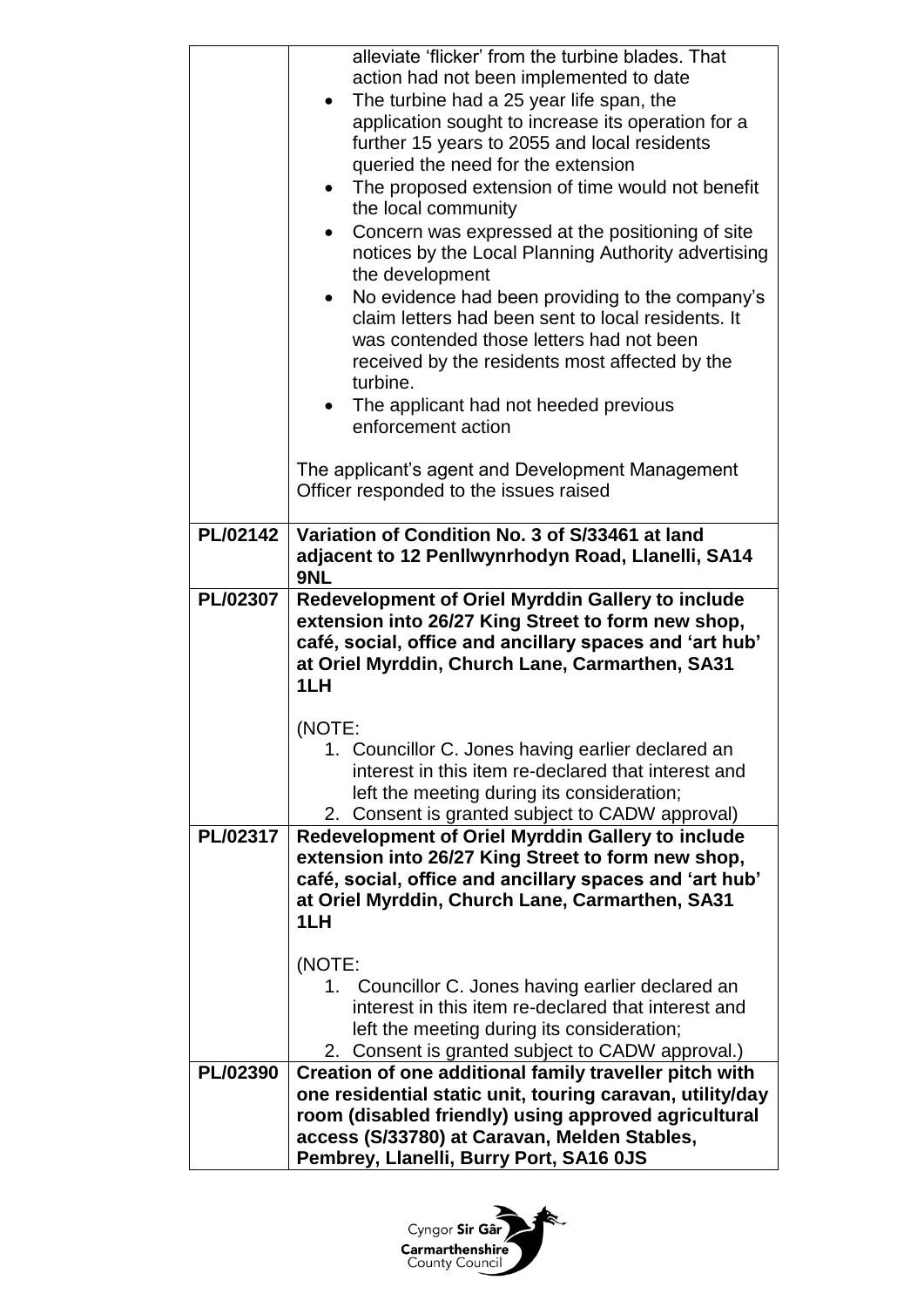|          | (NOTE: Councillor J. Gilasbey having earlier declared an<br>interest in this item re-declared that interest and left the<br>meeting during its consideration)                                                                                                                                                                                                                                                                                                                                                                                                                                                                                                                                                                                                                                                                                                                                                                                                                                                                                                                                                                                                                                                                                                                                                                                                                                                                                                                                                                                                                                                                       |
|----------|-------------------------------------------------------------------------------------------------------------------------------------------------------------------------------------------------------------------------------------------------------------------------------------------------------------------------------------------------------------------------------------------------------------------------------------------------------------------------------------------------------------------------------------------------------------------------------------------------------------------------------------------------------------------------------------------------------------------------------------------------------------------------------------------------------------------------------------------------------------------------------------------------------------------------------------------------------------------------------------------------------------------------------------------------------------------------------------------------------------------------------------------------------------------------------------------------------------------------------------------------------------------------------------------------------------------------------------------------------------------------------------------------------------------------------------------------------------------------------------------------------------------------------------------------------------------------------------------------------------------------------------|
|          | Representations were received objecting to the<br>application which re-iterated the points detailed within the<br>Head of Planning's written report and included:                                                                                                                                                                                                                                                                                                                                                                                                                                                                                                                                                                                                                                                                                                                                                                                                                                                                                                                                                                                                                                                                                                                                                                                                                                                                                                                                                                                                                                                                   |
|          | Planning consent granted in 2016 for one caravan<br>stipulated no commercial activity should be<br>undertaken, yet there was a 3.5t lorry on site<br>Hard core had been deposited on the site<br>$\bullet$<br>HGV's and scrap metal were on site<br>$\bullet$<br>It was considered the application was<br>retrospective<br>A Stop Notice had been issued yet, unauthorised<br>activities continued on the site<br>The additional static caravan had already been<br>delivered to the site and had not been sited in<br>accordance with the submitted plans<br>Noise levels from operations at the site and from<br>$\bullet$<br>HGV's were adversely impacting on the amenity of<br>local residents and their right to a quiet life<br>Unsightly appearance of the site<br>$\bullet$<br>The siting of an additional caravan will result in<br>increased traffic movement<br>The Head of Highways had no objection to the<br>development but advised any further<br>intensification of the site should be avoided<br>The site was situated outside defined<br>development limits and within a special landscape<br>area<br>The site was visible from the nearby highway<br>If planning were to be granted residents requested<br>that all commercial activity at the site ceased; the<br>hardcore was removed and the site restored to<br>agricultural land; the dwelling should be sited in<br>accordance with the submitted plans and all<br>planning conditions should be met in full<br>The existing site was subject to enforcement<br>action and there was a concern further flouting of<br>planning conditions would continue |
|          | It was considered the development would be<br>detrimental to the amenity of local residents                                                                                                                                                                                                                                                                                                                                                                                                                                                                                                                                                                                                                                                                                                                                                                                                                                                                                                                                                                                                                                                                                                                                                                                                                                                                                                                                                                                                                                                                                                                                         |
|          | The applicant's agent and Senior Development<br>Management Officer (South) responded to the issues<br>raised                                                                                                                                                                                                                                                                                                                                                                                                                                                                                                                                                                                                                                                                                                                                                                                                                                                                                                                                                                                                                                                                                                                                                                                                                                                                                                                                                                                                                                                                                                                        |
| PL/02500 | Sprinkler pump house at land to the north of Tycroes<br>RFC, Penygarn Road, Tycroes, Ammanford, SA18<br>3NY                                                                                                                                                                                                                                                                                                                                                                                                                                                                                                                                                                                                                                                                                                                                                                                                                                                                                                                                                                                                                                                                                                                                                                                                                                                                                                                                                                                                                                                                                                                         |

ń

J.

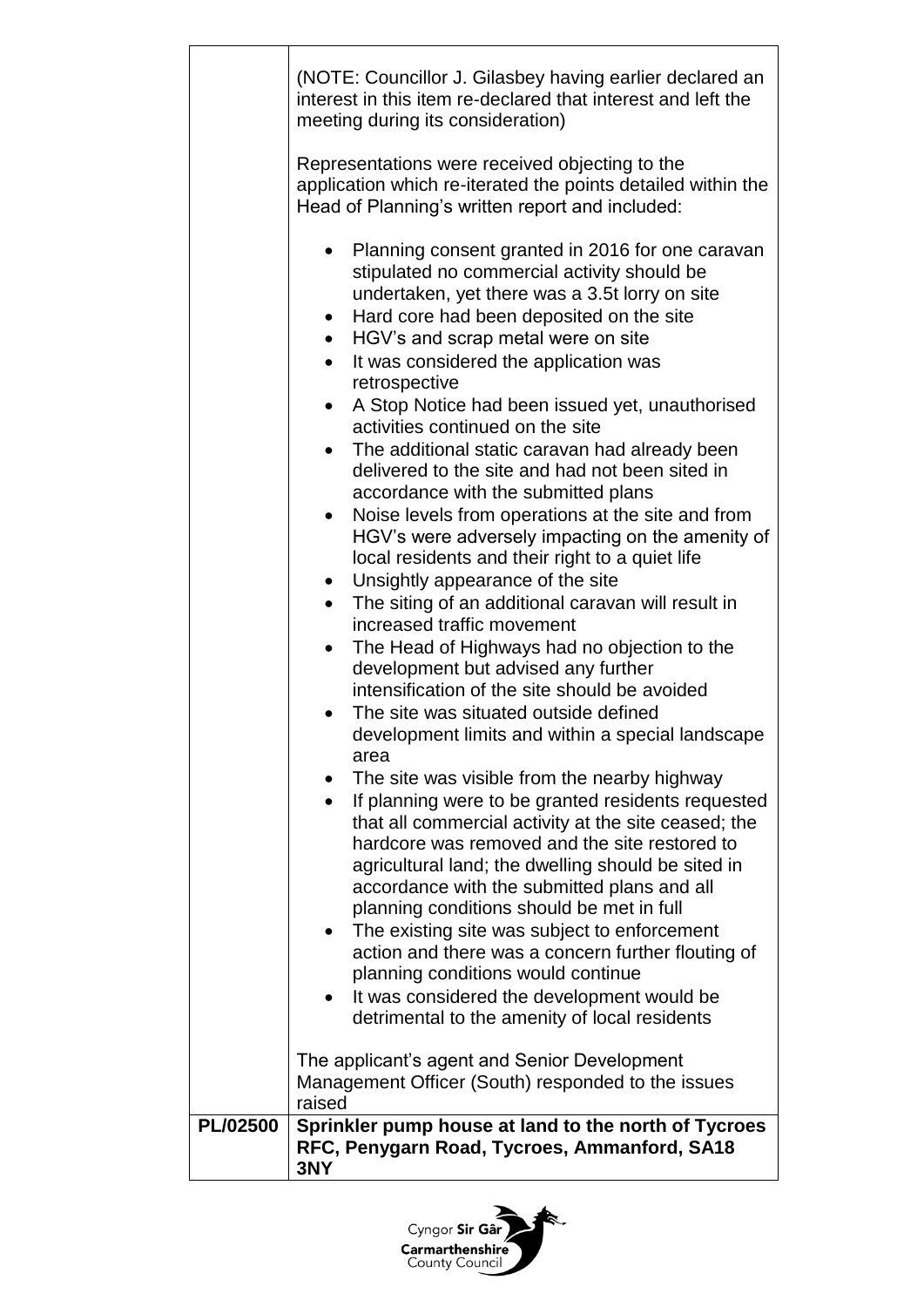| A representation was received from the local member on<br>behalf of local residents which re-iterated the points<br>detailed within the Head of Planning's written report and<br>included concerns in relation to:<br>The application being retrospective<br>The design of the building was not in keeping with<br>$\bullet$<br>the area<br>• Potential noise disturbance<br>The building should have been sited at an<br>$\bullet$<br>alternative location within the development<br>Proximity to a neighbouring property<br>$\bullet$<br>Residents had requested the committee undertake<br>$\bullet$<br>a site visit to assess the building's impact on<br>residents |
|-------------------------------------------------------------------------------------------------------------------------------------------------------------------------------------------------------------------------------------------------------------------------------------------------------------------------------------------------------------------------------------------------------------------------------------------------------------------------------------------------------------------------------------------------------------------------------------------------------------------------------------------------------------------------|
| The Senior Development Management Officer (South)<br>responded to the issues raised                                                                                                                                                                                                                                                                                                                                                                                                                                                                                                                                                                                     |

**3.2 RESOLVED that the following application be deferred to enable the Head of Planning to assess additional information received:-**

|  | PL/00895   Rural enterprise dwelling with associated<br>agricultural shed at land at Derwen Fawr, Crugybar,<br>Llandeilo |
|--|--------------------------------------------------------------------------------------------------------------------------|
|--|--------------------------------------------------------------------------------------------------------------------------|

**3.3 RESOLVED that the following planning application be refused contrary to the Head of Planning's recommendation of approval and that the proposer and seconder to refuse the application be required to provide material planning reasons for the refusal of the application to the Head of Planning within a period of one week**

| PL/00489   A One Planet Development which will comprise of<br>one timber-framed single storey dwelling and<br>ancillary buildings in addition to horticultural areas,<br>Willow plantation, forest gardens and a wildflower<br>meadow at land between Caegroes and Cwmwern,<br>Penybanc, Llandeilo. |
|-----------------------------------------------------------------------------------------------------------------------------------------------------------------------------------------------------------------------------------------------------------------------------------------------------|
|                                                                                                                                                                                                                                                                                                     |

The Committee in considering the application expressed concern on the applications viability having regard to the limited acreage to support a family of three and also on the need to live on site as part of a One Planet Development. Comments were also made in relation to the provisions of policies 4.15- 4.23 of Technical Advice Note 6 and to the applicant's ability to comply with points 3.18 and 3.21 of the management plan. Concerns were also expressed on the arrangements for the monitoring of the management plan